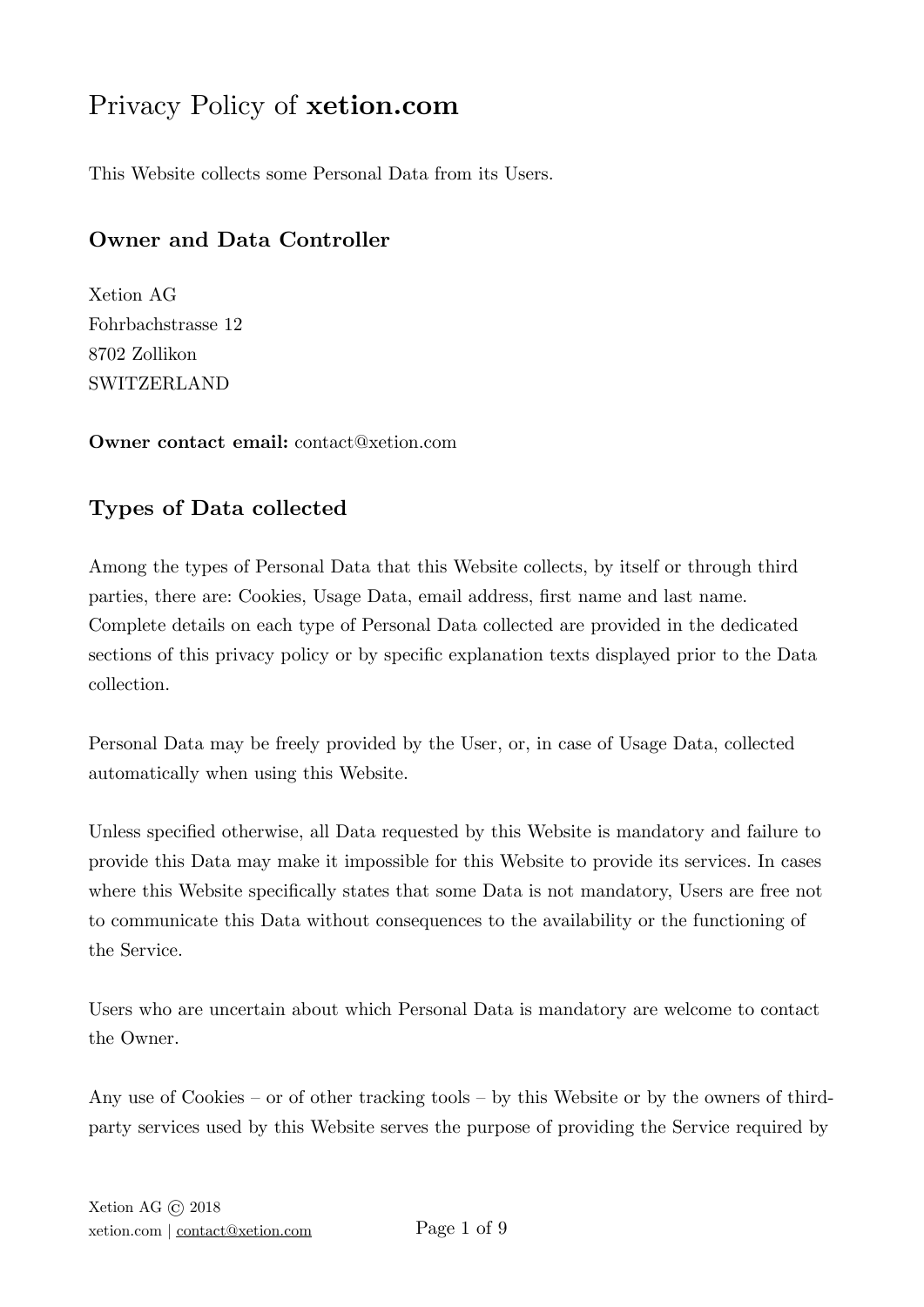the User, in addition to any other purposes described in the present document and in the Cookie Policy, if available.

Users are responsible for any third-party Personal Data obtained, published or shared through this Website and confirm that they have the third party's consent to provide the Data to the Owner.

# **Mode and place of processing the Data**

# **Methods of processing**

The Owner takes appropriate security measures to prevent unauthorized access, disclosure, modification, or unauthorized destruction of the Data.

The Data processing is carried out using computers and/or IT enabled tools, following organizational procedures and modes strictly related to the purposes indicated. In addition to the Owner, in some cases, the Data may be accessible to certain types of persons in charge, involved with the operation of this Website (administration, sales, marketing, legal, system administration) or external parties (such as third-party technical service providers, mail carriers, hosting providers, IT companies, communications agencies) appointed, if necessary, as Data Processors by the Owner. The updated list of these parties may be requested from the Owner at any time.

# **Legal basis of processing**

The Owner may process Personal Data relating to Users if one of the following applies:

- Users have given their consent for one or more specific purposes. Note: Under some legislations the Owner may be allowed to process Personal Data until the User objects to such processing ("opt-out"), without having to rely on consent or any other of the following legal bases. This, however, does not apply, whenever the processing of Personal Data is subject to European data protection law;
- provision of Data is necessary for the performance of an agreement with the User and/or for any pre-contractual obligations thereof;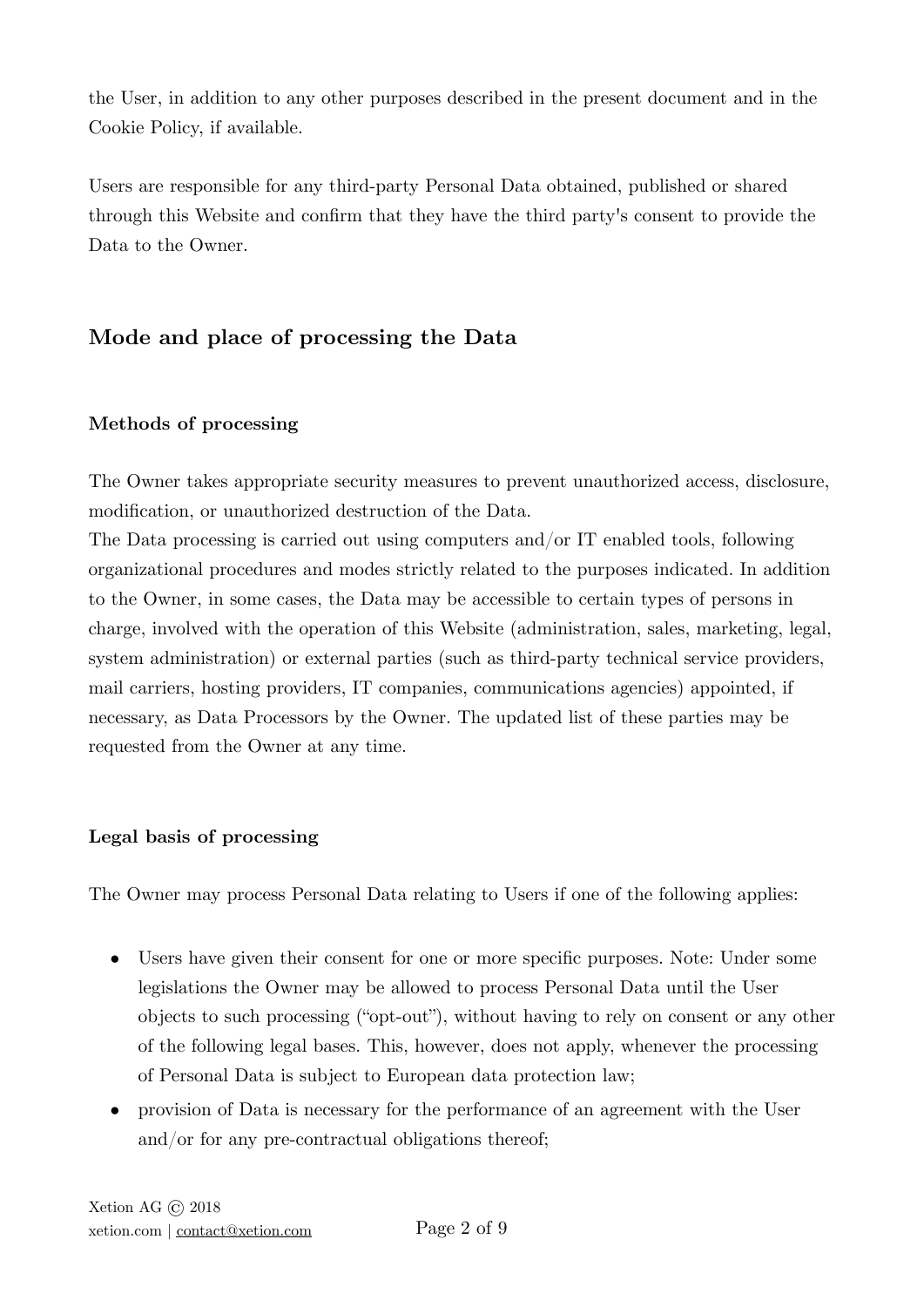- processing is necessary for compliance with a legal obligation to which the Owner is subject;
- processing is related to a task that is carried out in the public interest or in the exercise of official authority vested in the Owner;
- processing is necessary for the purposes of the legitimate interests pursued by the Owner or by a third party.

In any case, the Owner will gladly help to clarify the specific legal basis that applies to the processing, and in particular whether the provision of Personal Data is a statutory or contractual requirement, or a requirement necessary to enter into a contract. Place

The Data is processed at the Owner's operating offices and in any other places where the parties involved in the processing are located.

Depending on the User's location, data transfers may involve transferring the User's Data to a country other than their own. To find out more about the place of processing of such transferred Data, Users can check the section containing details about the processing of Personal Data.

Users are also entitled to learn about the legal basis of Data transfers to a country outside the European Union or to any international organization governed by public international law or set up by two or more countries, such as the UN, and about the security measures taken by the Owner to safeguard their Data.

If any such transfer takes place, Users can find out more by checking the relevant sections of this document or inquire with the Owner using the information provided in the contact section.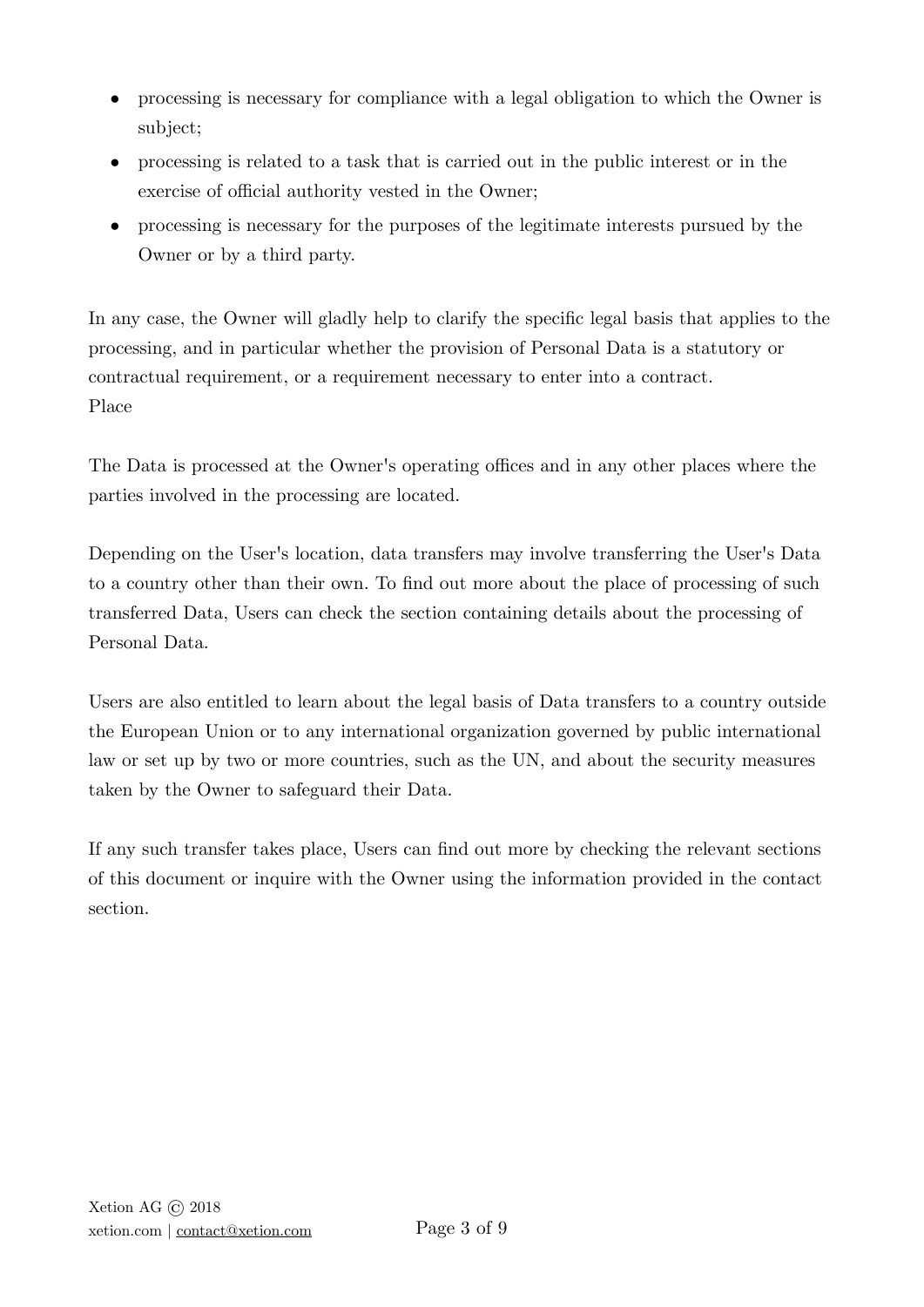#### **Retention time**

Personal Data shall be processed and stored for as long as required by the purpose they have been collected for.

Therefore:

- Personal Data collected for purposes related to the performance of a contract between the Owner and the User shall be retained until such contract has been fully performed.
- Personal Data collected for the purposes of the Owner's legitimate interests shall be retained as long as needed to fulfill such purposes. Users may find specific information regarding the legitimate interests pursued by the Owner within the relevant sections of this document or by contacting the Owner.

The Owner may be allowed to retain Personal Data for a longer period whenever the User has given consent to such processing, as long as such consent is not withdrawn. Furthermore, the Owner may be obliged to retain Personal Data for a longer period whenever required to do so for the performance of a legal obligation or upon order of an authority.

Once the retention period expires, Personal Data shall be deleted. Therefore, the right to access, the right to erasure, the right to rectification and the right to data portability cannot be enforced after expiration of the retention period.

The purposes of processing

The Data concerning the User is collected to allow the Owner to provide its Services, as well as for the following purposes: Analytics and Contacting the User.

Users can find further detailed information about such purposes of processing and about the specific Personal Data used for each purpose in the respective sections of this document.

Detailed information on the processing of Personal Data

Personal Data is collected for the following purposes and using the following services: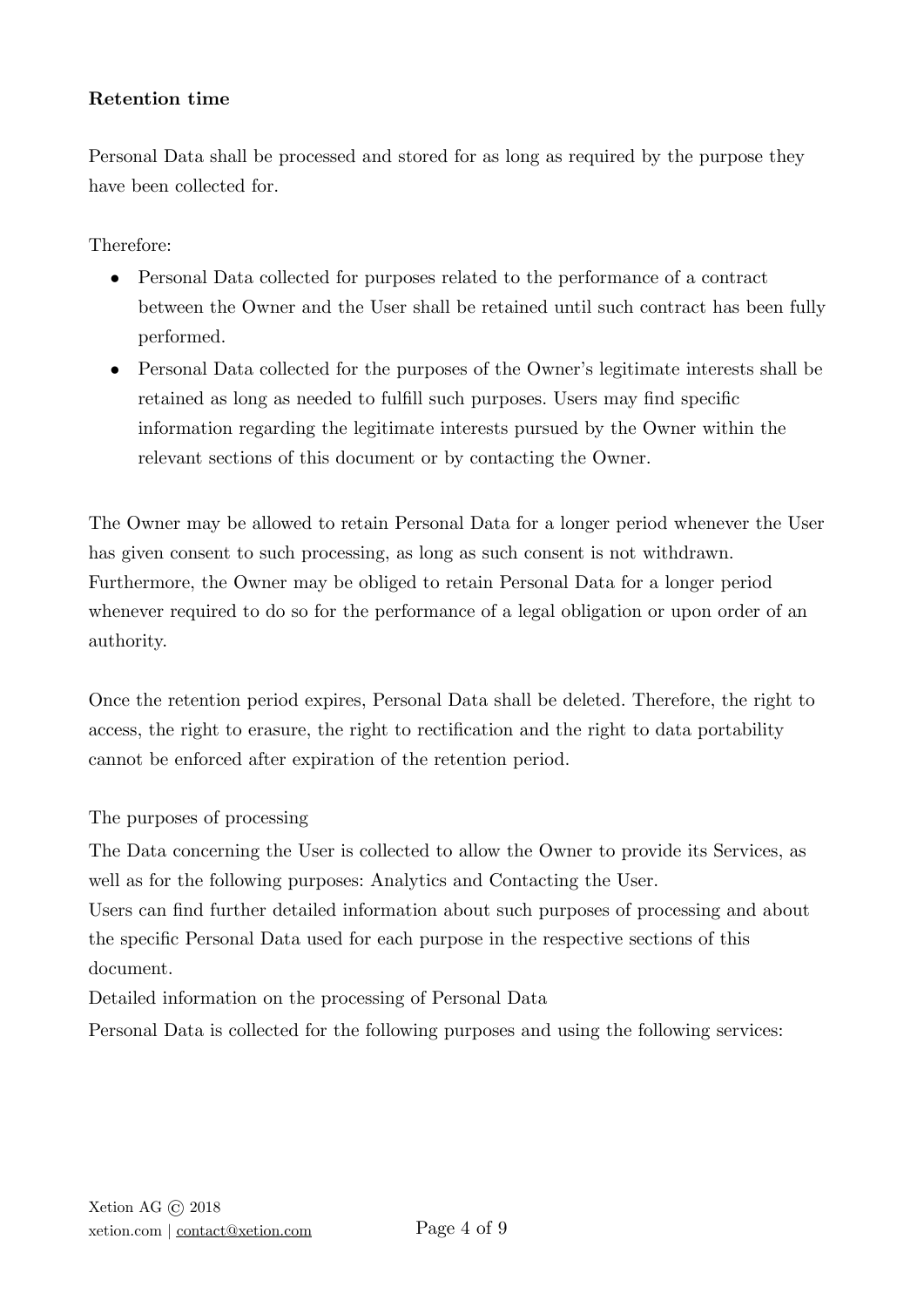#### **Analytics**

The services contained in this section enable the Owner to monitor and analyze web traffic and can be used to keep track of User behavior.

#### **Google Analytics (Google Inc.)**

Google Analytics is a web analysis service provided by Google Inc. ("Google"). Google utilizes the Data collected to track and examine the use of this Website, to prepare reports on its activities and share them with other Google services.

Google may use the Data collected to contextualize and personalize the ads of its own advertising network.

Personal Data collected: Cookies and Usage Data.

Place of processing: United States – [Privacy Policy](https://www.google.com/intl/en/policies/privacy/) – [Opt Out](https://tools.google.com/dlpage/gaoptout?hl=en). Privacy Shield participant.

#### **Google Analytics with anonymized IP (Google Inc.)**

Google Analytics is a web analysis service provided by Google Inc. ("Google"). Google utilizes the Data collected to track and examine the use of this Website, to prepare reports on its activities and share them with other Google services.

Google may use the Data collected to contextualize and personalize the ads of its own advertising network.

This integration of Google Analytics anonymizes your IP address. It works by shortening Users' IP addresses within member states of the European Union or in other contracting states to the Agreement on the European Economic Area. Only in exceptional cases will the complete IP address be sent to a Google server and shortened within the US. Personal Data collected: Cookies and Usage Data.

Place of processing: United States – [Privacy Policy](https://www.google.com/intl/en/policies/privacy/) – [Opt Out](https://tools.google.com/dlpage/gaoptout?hl=en). Privacy Shield participant.

# **Contacting the User**

#### **Mailing list or newsletter (this Website)**

By registering on the mailing list or for the newsletter, the User's email address will be added to the contact list of those who may receive email messages containing information of commercial or promotional nature concerning this Website. Your email address might also be added to this list as a result of signing up to this Website or after making a purchase.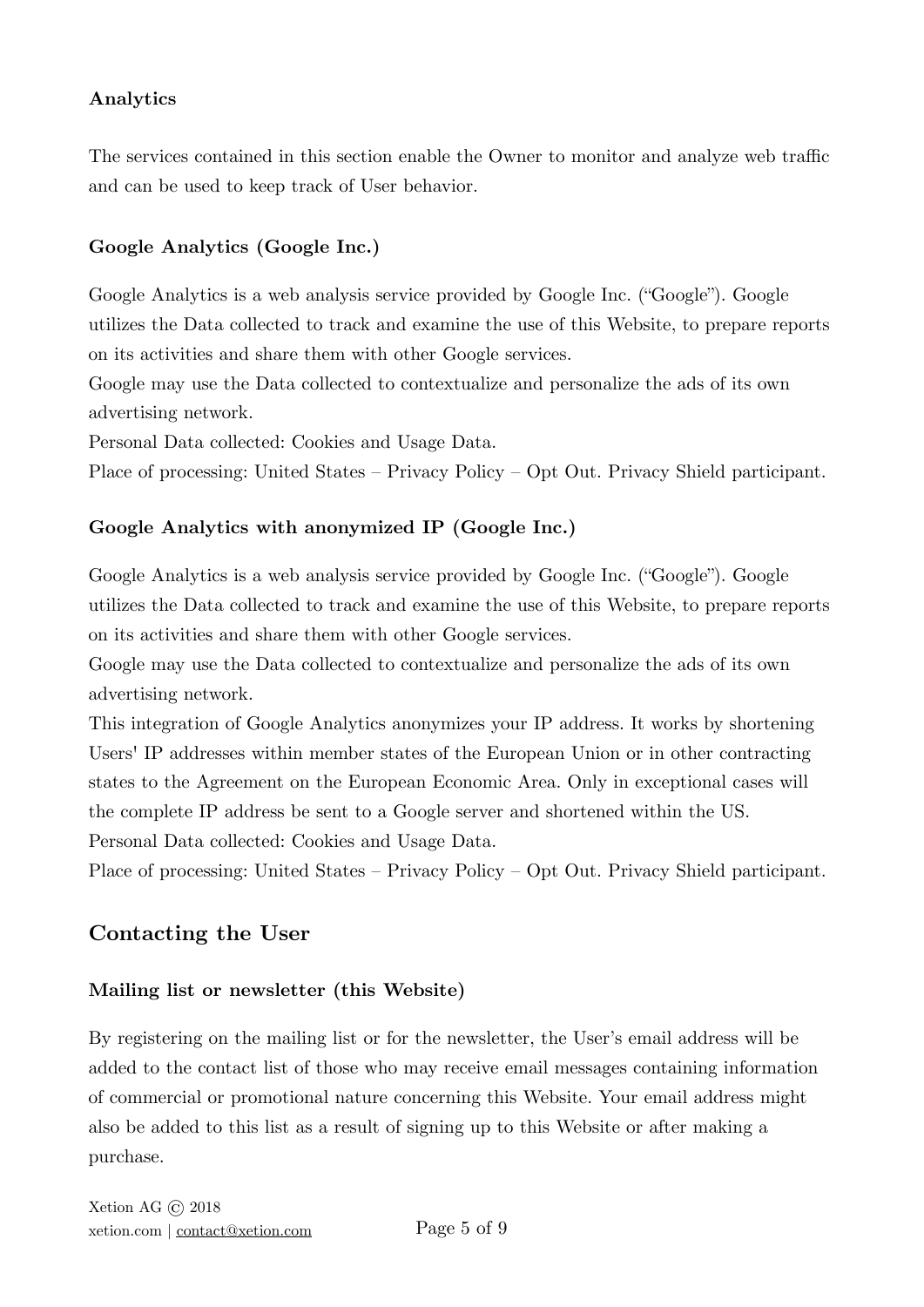Personal Data collected: email address, first name and last name.

# **The rights of Users**

Users may exercise certain rights regarding their Data processed by the Owner. In particular, Users have the right to do the following:

- **Withdraw their consent at any time.** Users have the right to withdraw consent where they have previously given their consent to the processing of their Personal Data.
- **Object to processing of their Data.** Users have the right to object to the processing of their Data if the processing is carried out on a legal basis other than consent. Further details are provided in the dedicated section below.
- **Access their Data.** Users have the right to learn if Data is being processed by the Owner, obtain disclosure regarding certain aspects of the processing and obtain a copy of the Data undergoing processing.
- **Verify and seek rectification.** Users have the right to verify the accuracy of their Data and ask for it to be updated or corrected.
- **Restrict the processing of their Data.** Users have the right, under certain circumstances, to restrict the processing of their Data. In this case, the Owner will not process their Data for any purpose other than storing it.
- **Have their Personal Data deleted or otherwise removed.** Users have the right, under certain circumstances, to obtain the erasure of their Data from the Owner.
- **Receive their Data and have it transferred to another controller.** Users have the right to receive their Data in a structured, commonly used and machine readable format and, if technically feasible, to have it transmitted to another controller without any hindrance. This provision is applicable provided that the Data is processed by automated means and that the processing is based on the User's consent, on a contract which the User is part of or on pre-contractual obligations thereof.
- **Lodge a complaint.** Users have the right to bring a claim before their competent data protection authority.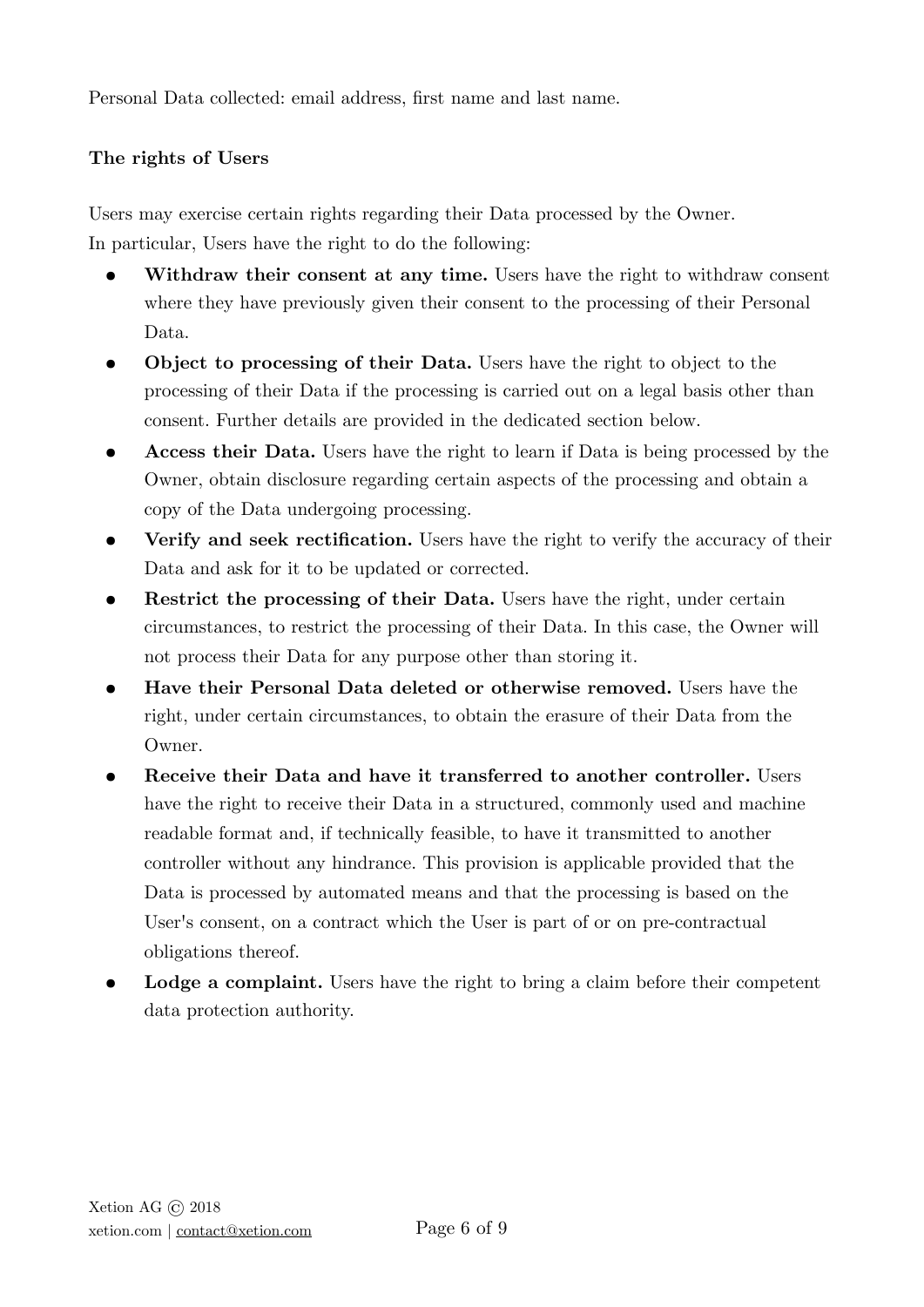#### **Details about the right to object to processing**

Where Personal Data is processed for a public interest, in the exercise of an official authority vested in the Owner or for the purposes of the legitimate interests pursued by the Owner, Users may object to such processing by providing a ground related to their particular situation to justify the objection.

Users must know that, however, should their Personal Data be processed for direct marketing purposes, they can object to that processing at any time without providing any justification. To learn, whether the Owner is processing Personal Data for direct marketing purposes, Users may refer to the relevant sections of this document.

#### **How to exercise these rights**

Any requests to exercise User rights can be directed to the Owner through the contact details provided in this document. These requests can be exercised free of charge and will be addressed by the Owner as early as possible and always within one month.

# **Additional information about Data collection and processing**

## **Legal action**

The User's Personal Data may be used for legal purposes by the Owner in Court or in the stages leading to possible legal action arising from improper use of this Website or the related Services.

The User declares to be aware that the Owner may be required to reveal personal data upon request of public authorities.

#### **Additional information about User's Personal Data**

In addition to the information contained in this privacy policy, this Website may provide the User with additional and contextual information concerning particular Services or the collection and processing of Personal Data upon request.

#### **System logs and maintenance**

For operation and maintenance purposes, this Website and any third-party services may collect files that record interaction with this Website (System logs) use other Personal Data (such as the IP Address) for this purpose.

# **Information not contained in this policy**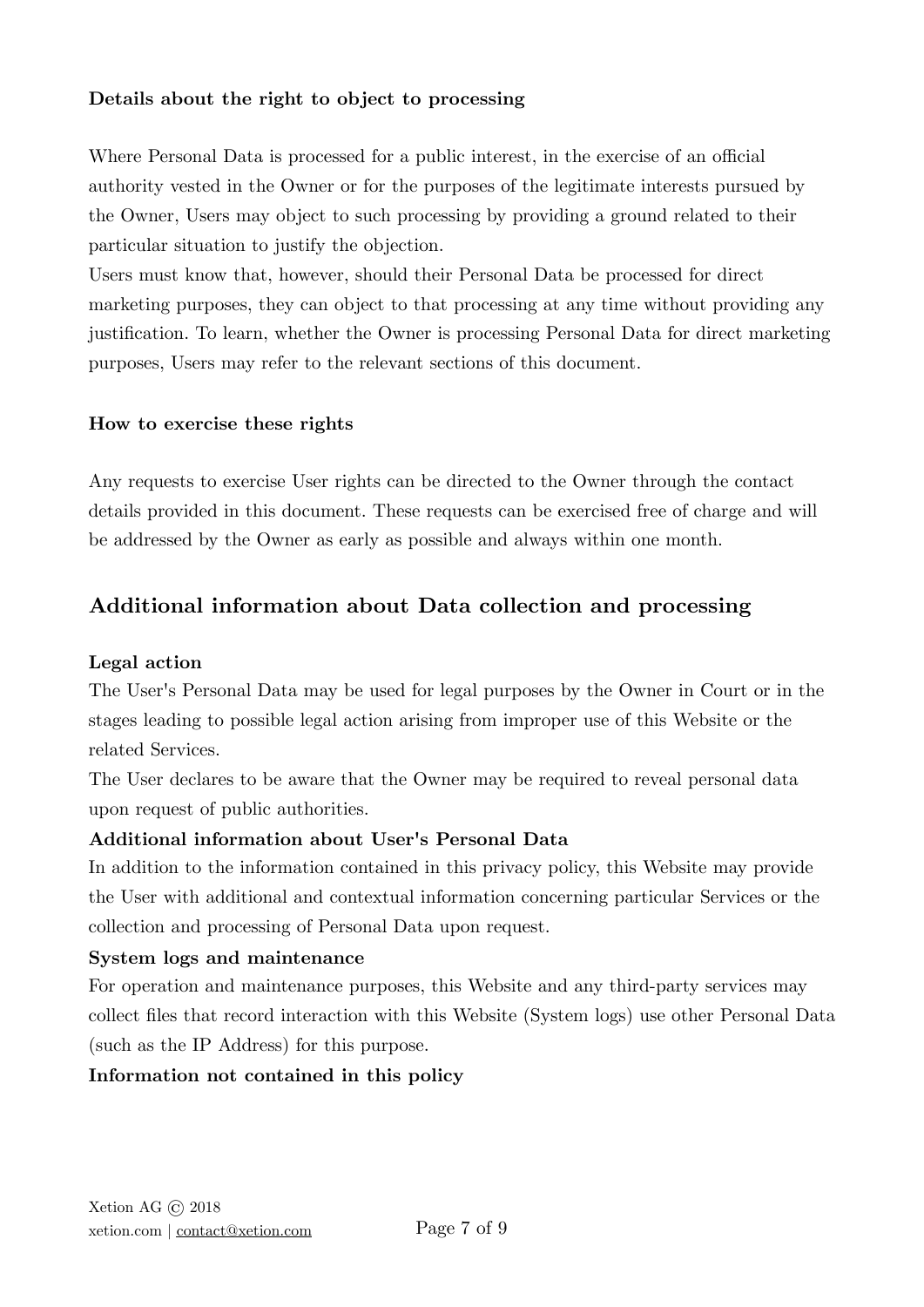More details concerning the collection or processing of Personal Data may be requested from the Owner at any time. Please see the contact information at the beginning of this document.

#### **How "Do Not Track" requests are handled**

This Website does not support "Do Not Track" requests. To determine whether any of the third-party services it uses honor the "Do Not Track" requests, please read their privacy policies.

#### **Changes to this privacy policy**

The Owner reserves the right to make changes to this privacy policy at any time by giving notice to its Users on this page and possibly within this Website and/or - as far as technically and legally feasible - sending a notice to Users via any contact information available to the Owner. It is strongly recommended to check this page often, referring to the date of the last modification listed at the bottom.

Should the changes affect processing activities performed on the basis of the User's consent, the Owner shall collect new consent from the User, where required.

# **Definitions and legal references**

#### **Personal Data (or Data)**

Any information that directly, indirectly, or in connection with other information including a personal identification number — allows for the identification or identifiability of a natural person.

#### **Usage Data**

Information collected automatically through this Website (or third-party services employed in this Website), which can include: the IP addresses or domain names of the computers utilized by the Users who use this Website, the URI addresses (Uniform Resource Identifier), the time of the request, the method utilized to submit the request to the server, the size of the file received in response, the numerical code indicating the status of the server's answer (successful outcome, error, etc.), the country of origin, the features of the browser and the operating system utilized by the User, the various time details per visit